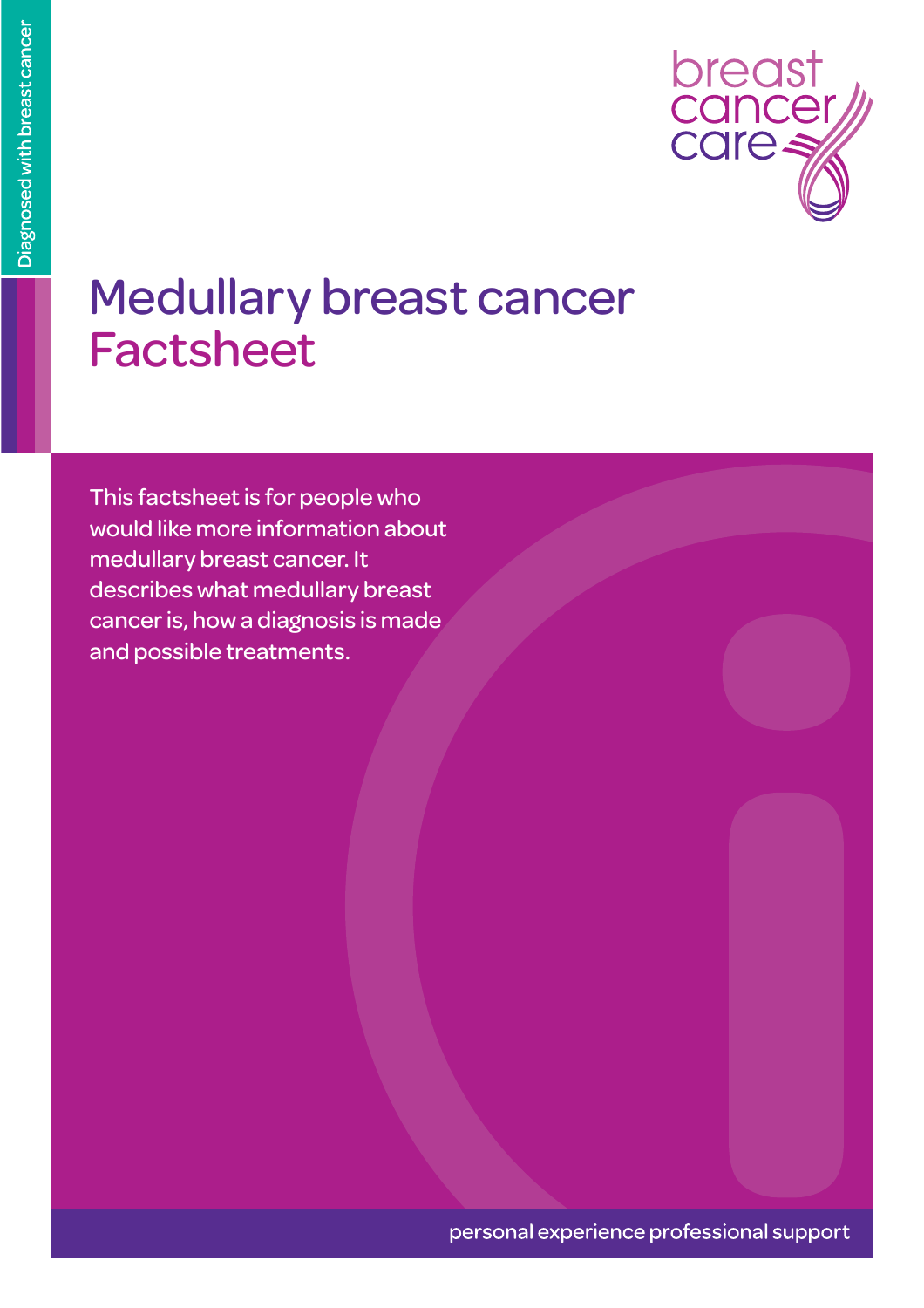#### Introduction **Introduction**

your treatment. care nurse and to be involved in any decisions about questions you may have with your specialist or breast breast cancer. We hope that it helps you to discuss any recommend that you read it with our booklet Treating This factsheet explains medullary breast cancer. We your treatment. care nurse and to be involved in any decisions about questions you may have with your specialist or breast breast cancer. We hope that it helps you to discuss any recommend that you read it with our booklet This factsheet explains medullary breast cancer. We

## What is medullary breast cancer? **What is medullary breast cancer?**

of the BRCAI gene. Our booklet Breast cancer in families has any age and is more common in women who inherit a faulty copy accounts for around 3-5% of all breast cancers. It can occur at more information on the BRCA1 gene Medullary breast cancer is a rare type of breast cancer that more information on the BRCA1 gene. of the BRCA1 gene. Our booklet any age and is more common in women who inherit a faulty copy accounts for around 3–5% of all breast cancers. It can occur at Medullary breast cancer is a rare type of breast cancer that **Breast cancer in families**

Medullary breast cancer can also occur in men but this is very rare Medullary breast cancer can also occur in men but this is very rare.

with this type of breast cancer to spread to other parts of the body, although this is not common the ducts into the surrounding breast tissue and has the potential It is an invasive type of cancer, which means it has spread from with this type of breast cancer. to spread to other parts of the body, although this is not common the ducts into the surrounding breast tissue and has the potential It is an invasive type of cancer, which means it has spread from

common invasive ductal cancer (also known as 'no special type'). biopsy or surgery) use to distinguish it from the much more pathologists (doctors who examine tissue removed during a it when looked at under a microscope. This is one feature which border between the cancer and the breast tissue that surrounds Medullary breast cancer will usually have a clear, well-defined common invasive ductal cancer (also known as 'no special type'). biopsy or surgery) use to distinguish it from the much more pathologists (doctors who examine tissue removed during a it when looked at under a microscope. This is one feature which border between the cancer and the breast tissue that surrounds Medullary breast cancer will usually have a clear, well-defined

cancer cells are often large and variable in size and shape within and surrounding a medullary cancer. Pathologists will often also find lymphocytes (white blood cells) Other features of medullary breast cancer are that the individual within and surrounding a medullary cancer. Pathologists will often also find lymphocytes (white blood cells) cancer cells are often large and variable in size and shape. Other features of medullary breast cancer are that the individual

types of invasive breast cancer. cancer is often thought to be better than for other more common Although each case is different, the outlook for medullary breast types of invasive breast cancer. cancer is often thought to be better than for other more common Although each case is different, the outlook for medullary breast

# How is medullary breast cancer diagnosed? **How is medullary breast cancer diagnosed?**

aspiration (FNA) and/or core biopsy. x-ray) and/or an ultrasound scan, followed by a fine needle breast cancers. Investigations include a mammogram (breast Medullary breast cancer is diagnosed in the same way as other aspiration (FNA) and/or core biopsy. x-ray) and/or an ultrasound scan, followed by a fine needle breast cancers. Investigations include a mammogram (breast Medullary breast cancer is diagnosed in the same way as other

breast clinic appointment booklet For more information about these tests, please see our Your **breast clinic appointment**For more information about these tests, please see our booklet.

# How is medullary breast cancer treated? **How is medullary breast cancer treated?**

of the cancer and the size of your breast. Your breast surgeon will nipple area). The amount of tissue removed depends on the size it, or a mastectomy (removal of all the breast tissue including the the cancer with a margin (border) of normal breast tissue arounc to as wide local excision or lumpectomy), and is the removal of cancer. This may be breast-conserving surgery (usually referred be offered. Breast surgery is often the first treatment for breast of medullary breast cancer will affect what treatments might breast cancer. As with all types of breast cancer, certain features discuss this with you. Medullary cancer is treated in a similar way to other types of discuss this with you. of the cancer and the size of your breast. Your breast surgeon will nipple area). The amount of tissue removed depends on the size it, or a mastectomy (removal of all the breast tissue including the the cancer with a margin (border) of normal breast tissue around to as wide local excision or lumpectomy), and is the removal of cancer. This may be breast-conserving surgery (usually referred be offered. Breast surgery is often the first treatment for breast of medullary breast cancer will affect what treatments might breast cancer. As with all types of breast cancer, certain features Medullary cancer is treated in a similar way to other types of

Breast reconstruction booklet. or at a later date some time in the future (known as delayed time as your mastectomy (known as immediate reconstruction) to consider breast reconstruction. This can be done at the same reconstruction). If you would like more information, please see our If you are going to have a mastectomy, you will usually be able **Breast reconstruction** reconstruction). If you would like more information, please see our or at a later date some time in the future (known as delayed time as your mastectomy (known as immediate reconstruction) to consider breast reconstruction. This can be done at the same If you are going to have a mastectomy, you will usually be able booklet.

cancer. This helps them decide whether you will benefit from breast cancer than with other, more common, types of breast the arm (the axilla), although this is less common with medullary have spread from the breast to the lymph nodes (glands) under additional treatment after surgery. Your doctors will also want to check whether breast cancer cells additional treatment after surgery. cancer. This helps them decide whether you will benefit from breast cancer than with other, more common, types of breast the arm (the axilla), although this is less common with medullary have spread from the breast to the lymph nodes (glands) under Your doctors will also want to check whether breast cancer cells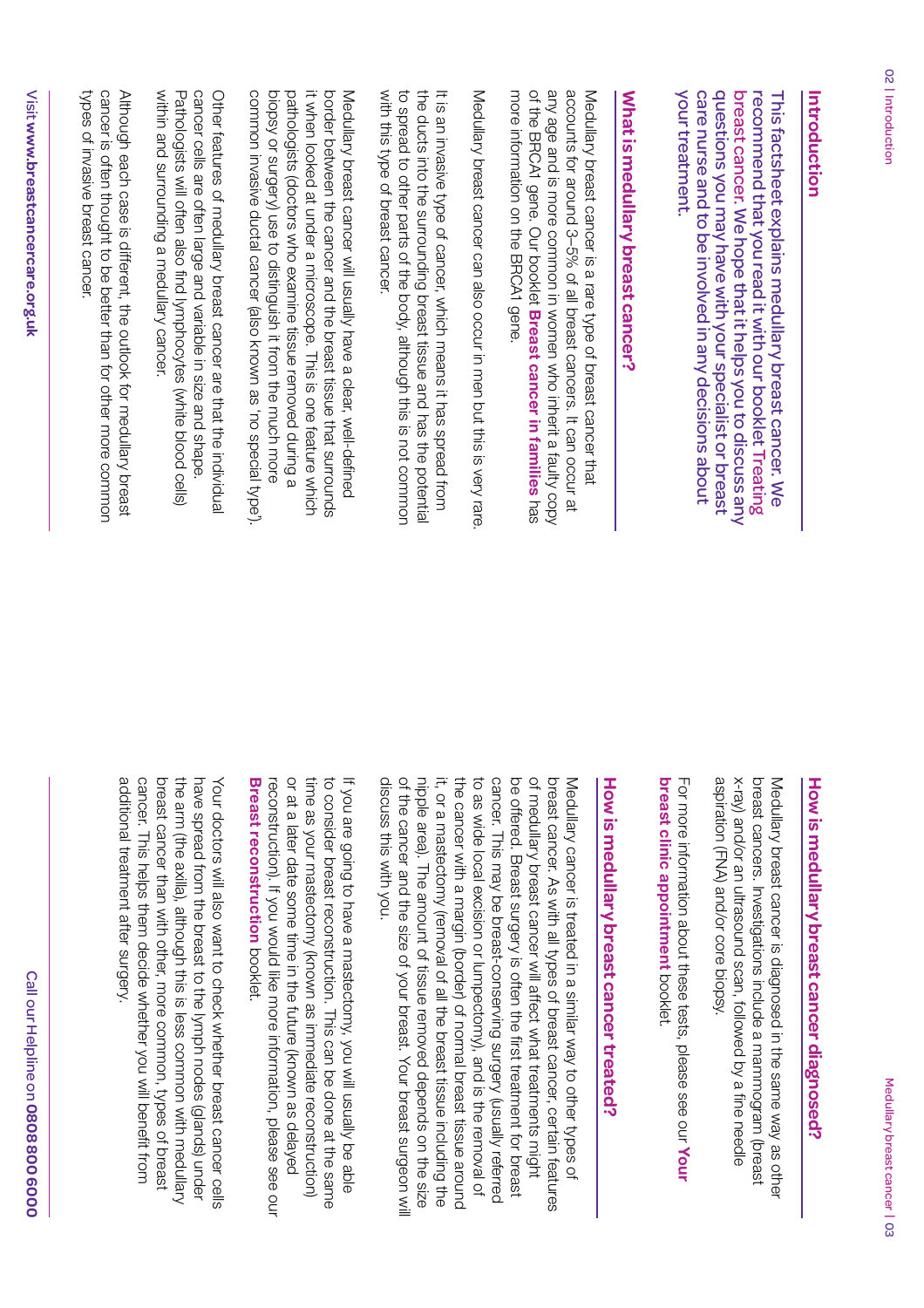or not this procedure is an option for you. appropriate tor everyone and your surgeon will discuss whethe arm is called 'sentineln ledgoid boop longer that whether or surgery. Another way of checking the lymph nodes under the node sample) or all ot them (lymph node clearance) during breast affected, your breast surgeon may wish to remove some (lymph will need to be removed. However, sentinel node biopsy is not is, this usually means the other nodes are clear too, so no more not the first lymph node (or nodes) is clear of cancer cells. If it To see whether or not any of the lymph nodes under the arm are or not this procedure is an option for you. appropriate for everyone and your surgeon will discuss whether will need to be removed. However, sentinel node biopsy is not is, this usually means the other nodes are clear too, so no more not the first lymph node (or nodes) is clear of cancer cells. If it arm is called 'sentinel node biopsy'. This identifies whether or surgery. Another way of checking the lymph nodes under the node sample) or all of them (lymph node clearance) during breast affected, your breast surgeon may wish to remove some (lymph To see whether or not any of the lymph nodes under the arm are

For more information, see our Treating breast cancer booklet For more information, see our **Treating breast cancer**booklet.

# What are the adjuvant (additional) treatments? **What are the adjuvant (additional) treatments?**

is called adjuvant (additional) therapy and includes chemotherapy, After surgery you are likely to need further medical treatment. This radiotherapy, hormone therapy and targeted therapy radiotherapy, hormone therapy and targeted therapy. is called adjuvant (additional) therapy and includes chemotherapy, After surgery you are likely to need further medical treatment. This

spreading somewhere else in the body. cells returning in the same breast or the opposite breast or The aim of these treatments is to reduce the risk of breast cancer spreading somewhere else in the body. cells returning in the same breast or the opposite breast or The aim of these treatments is to reduce the risk of breast cancer

#### **Radiotherapy** Radiotherapy

if a number of lymph nodes in the armpit are affected If you have breast-conserving surgery, you will usually be given wall tollowing a mastectomy in some circumstances, for example the same breast. Radiotherapy may also be given to the chest radiotherapy to reduce the risk of the breast cancer returning in if a number of lymph nodes in the armpit are affected. wall following a mastectomy in some circumstances, for example, the same breast. Radiotherapy may also be given to the chest radiotherapy to reduce the risk of the breast cancer returning in If you have breast-conserving surgery, you will usually be given

Radiotherapy for primary (early) breast cancer booklet For more information about radiotherapy, please see our **Radiotherapy for primary (early) breast cancer** For more information about radiotherapy, please see our booklet.

#### Chemotherapy Chemotherapy

chemotherapy will depend on various features of the cancer destroy cancer cells) is recommended. Whether you are offered For some people, chemotherapy (anti-cancer drugs which aim to chemotherapy will depend on various features of the cancer destroy cancer cells) is recommended. Whether you are offered For some people, chemotherapy (anti-cancer drugs which aim to

growing) and whether or not the lymph nodes are affected such as its size and grade (how different the cells look under the microscope compared to normal cells and how quickly they are growing) and whether or not the lymph nodes are affected. microscope compared to normal cells and how quickly they are such as its size and grade (how different the cells look under the

### breast cancer booklet If you'd like more information, please see our **Chemotherapy for breast cancer** booklet. If you'd like more information, please see our **Chemotherapy for**

## Hormone (endocrine) therapy Hormone (endocrine) therapy

some breast cancers to grow, there are a number of hormone oestrogen on cancer cells. therapies that work in different ways to block the effect of As the female hormone oestrogen can play a part in stimulating oestrogen on cancer cells. therapies that work in different ways to block the effect of some breast cancers to grow, there are a number of hormone As the female hormone oestrogen can play a part in stimulating

biopsy or after surgery. cancers are tested for oestrogen receptors using tissue from a oestrogen receptor positive or ER+ breast cancer). All breast oestrogen and stimulate the cancer to grow (known as has receptors within the cell that bind to the female hormone Hormone therapy will only be prescribed if your breast cancer biopsy or after surgery. cancers are tested for oestrogen receptors using tissue from a oestrogen receptor positive or ER+ breast cancer). All breast oestrogen and stimulate the cancer to grow (known as has receptors within the cell that bind to the female hormone Hormone therapy will only be prescribed if your breast cancer

most appropriate. will discuss with you which hormone therapy they think is It your cancer is oestrogen receptor positive, your doctor most appropriate. will discuss with you which hormone therapy they think is If your cancer is oestrogen receptor positive, your doctor

positive (PR+ and ER-). If this is the case, your specialist will people whose breast cancer is only progesterone receptor receptors, the benefits of hormone therapy are less clear tor receptors play a more important role than progesterone progesterone (another female hormone) receptors. As oestrogen negative or ER- breast cancer) tests may be done for When oestrogen receptors are not found (oestrogen receptor positive (PR+ and ER-). If this is the case, your specialist will people whose breast cancer is only progesterone receptor receptors, the benefits of hormone therapy are less clear for receptors play a more important role than progesterone progesterone (another female hormone) receptors. As oestrogen negative or ER- breast cancer) tests may be done for When oestrogen receptors are not found (oestrogen receptor

case, then hormone therapy will not be of any benefit to you case, then hormone therapy will not be of any benefit to you.

If you would like more information, please see our

If you would like more information, please see our Treating breast

**cancer** booklet or our individual hormone drug factsheets.

cancer booklet or our individual hormone drug tactsheets.

**Treating breast** 

Medullary breast cancer is more likely to be ER-. If this is the Medullary breast cancer is more likely to be ER-. If this is the

discuss with you whether hormone therapy is appropriate. discuss with you whether hormone therapy is appropriate.

Call our Helpline on 08088006000 Call our Helpline on **0808 800 6000**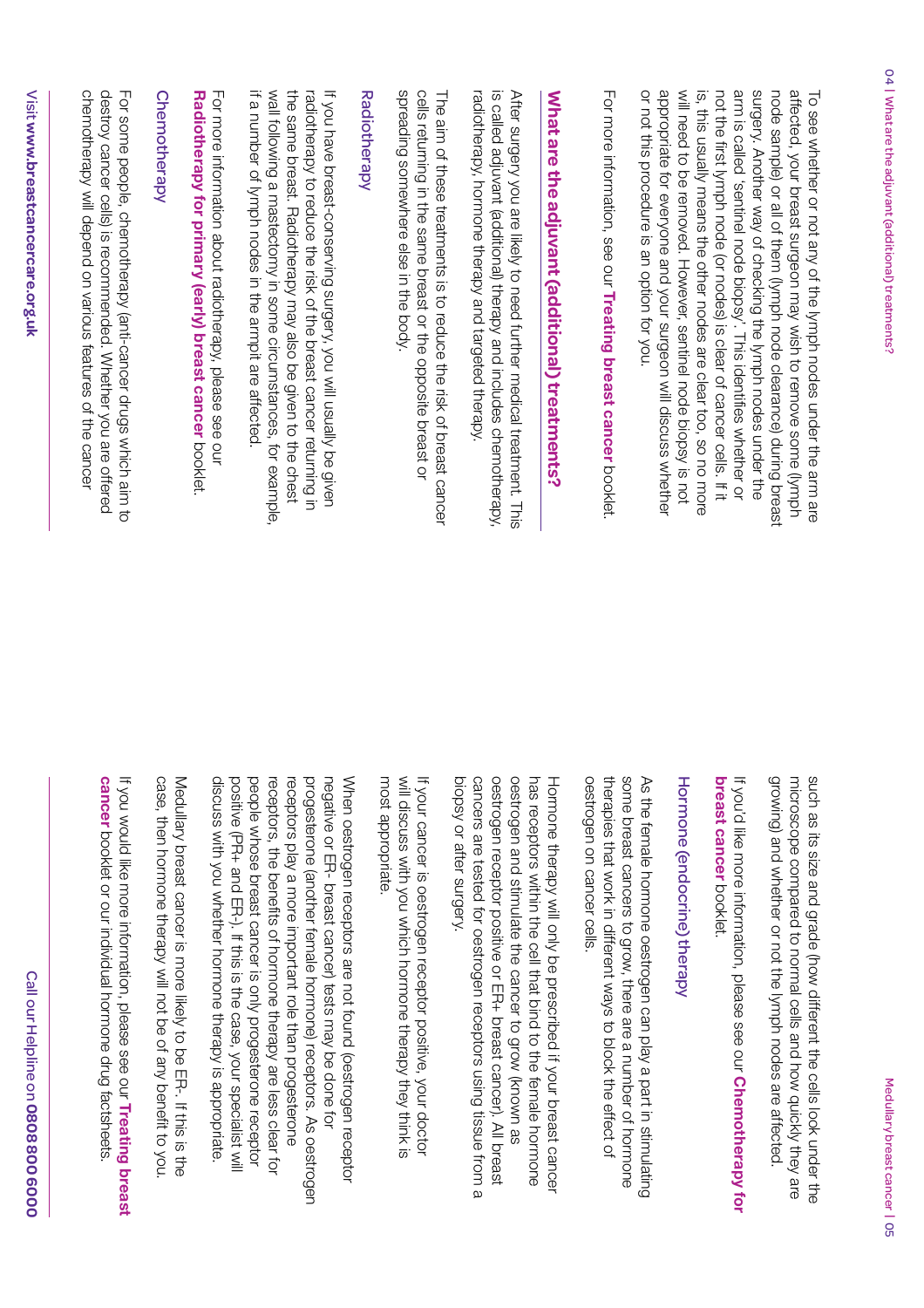grow, will benefit from having trastuzumab. are being looked at in clinical trials so it is likely more targeted cancer has high levels of HER2, a protein that makes cancer cells therapies will become available in the future. Only people whose therapy is trastuzumab (Herceptin) but the benefits of others cancer cells divide and grow. The most well-known targeted This group of drugs works by blocking specific ways that breast grow, will benefit from having trastuzumab. cancer has high levels of HER2, a protein that makes cancer cells therapies will become available in the future. Only people whose are being looked at in clinical trials so it is likely more targeted therapy is trastuzumab (Herceptin) but the benefits of others cancer cells divide and grow. The most well-known targeted This group of drugs works by blocking specific ways that breast

of benefit to you. Medullary breast cancer tends to be HER2 more information see our Trastuzumab (Herceptin) factsheet. negative, meaning that trastuzumab will not have any benefit. For is found to be HER2 negative, then trastuzumab will not be tissue removed by biopsy or during surgery. If your cancer Various tests to measure HER2 levels can be done on breas more information see our negative, meaning that trastuzumab will not have any benefit. For of benefit to you. Medullary breast cancer tends to be HER2 is found to be HER2 negative, then trastuzumab will not be tissue removed by biopsy or during surgery. If your cancer Various tests to measure HER2 levels can be done on breast **Trastuzumab (Herceptin)**factsheet.

(outlook) than people with other types of breast cancer. with medullary breast cancer often have a better prognosis trastuzumab or hormone therapy. However, people diagnosed feel concerned that you are not able to have treatments such as breast cancer. If you have triple negative breast cancer, you may receptors are also negative). This is quite common in medullary enoneseporg nenw 'reonst cancer' when progesterone Some breast cancers are HER2 and oestrogen receptor negative (outlook) than people with other types of breast cancer. with medullary breast cancer often have a better prognosis trastuzumab or hormone therapy. However, people diagnosed feel concerned that you are not able to have treatments such as breast cancer. If you have triple negative breast cancer, you may receptors are also negative). This is quite common in medullary (known as 'triple negative breast cancer' when progesterone Some breast cancers are HER2 and oestrogen receptor negative

Medullary breast cancer

|<br>|<br>|<br>|

with exactly the same diagnosis as you. medullary breast cancer, as you may not meet any other people difficult to be diagnosed with a rare type of breast cancer such as frightening and sometimes isolating time. It can be particularly Being told you have breast cancer can be a very anxious with exactly the same diagnosis as you. medullary breast cancer, as you may not meet any other people difficult to be diagnosed with a rare type of breast cancer such as frightening and sometimes isolating time. It can be particularly Being told you have breast cancer can be a very anxious,

arrange this. be appropriate. Your breast care nurse, specialist or GP can in more depth over time, a counsellor or psychologist may be more supportive. Some people find it helpful to discuss thei are feeling, particularly your family and friends, so that they can for help if you need it. You can let other people know how you There are people who can support you so don't be afraid to ask arrange this. be appropriate. Your breast care nurse, specialist or GP can in more depth over time, a counsellor or psychologist may If you feel you'd like to talk through your feelings and concerns feelings and concerns with their breast care nurse or specialist feelings and concerns with their breast care nurse or specialist. be more supportive. Some people find it helpful to discuss their are feeling, particularly your family and friends, so that they can for help if you need it. You can let other people know how you There are people who can support you so don't be afraid to ask f you feel you'd like to talk through your feelings and concerns

support group - call our Helpline for more information on 0808 similar experience to you. You can do this one-to-one or in a You may also find it helpful to talk to someone who has had a **800 6000**support group – call our Helpline for more information on similar experience to you. You can do this one-to-one or in a You may also find it helpful to talk to someone who has had a (Text Relay **18001**).

### Breast Cancer Care Breast Cancer Care

services we offer to people living with and beyond breast cancer are here every step of the way. Here is an overview of all the From diagnosis, throughout treatment and beyond, our services services we offer to people living with and beyond breast cancer. are here every step of the way. Here is an overview of all the From diagnosis, throughout treatment and beyond, our services

experience of breast cancer. answered by one of our nurses or trained staff members with questions about breast cancer or breast health. Your call will be Our free, confidential Helpline is here for anyone who has experience of breast cancer. answered by one of our nurses or trained staff members with questions about breast cancer or breast health. Your call will be Our free, confidential is here for anyone who has

the UK, so you can share your questions or concerns with other it. It's also home to the largest online breast cancer community in Our website gives instant access to information when you need people in a similar situation. people in a similar situation. the UK, so you can share your questions or concerns with other it. It's also home to the largest online breast cancer community in **website**gives instant access to information when you need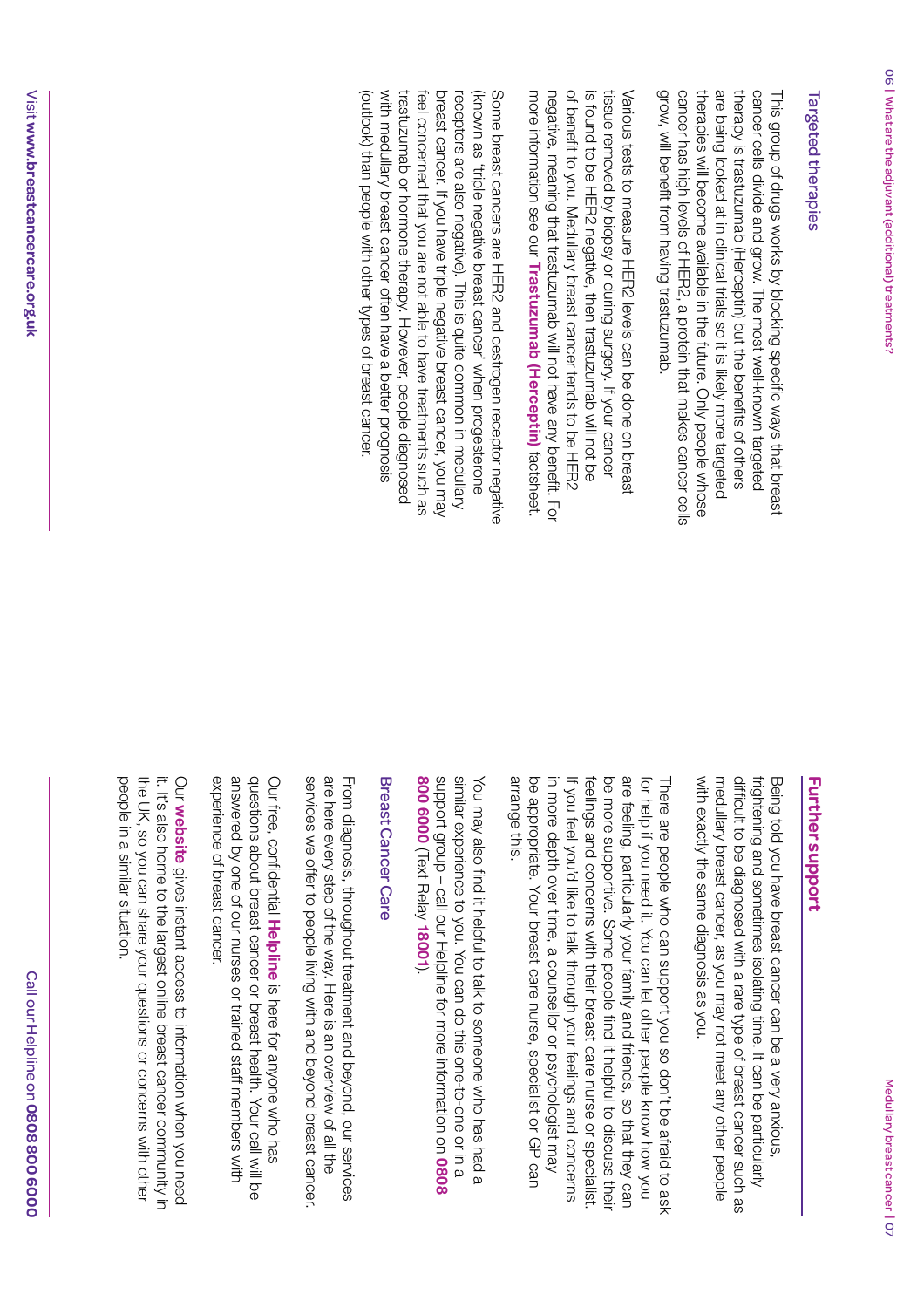exchange tips on coping with the side effects of treatment, ask from others in a similar situation to you. who's been there, this is a way to gain support and reassurance If you're feeling anxious or just need to hear from someone else questions, share experiences and talk through concerns online Through our professionally-hosted Discussion Forums you can from others in a similar situation to you. who's been there, this is a way to gain support and reassurance If you're feeling anxious or just need to hear from someone else questions, share experiences and talk through concerns online. exchange tips on coping with the side effects of treatment, ask Through our professionally-hosted **Discussion Forums**you can

what you'd like to talk about and we can find someone who's someone who knows what you're going through. Just tell us right for you. Our One-to-One Support service can put you in touch with right for you. what you'd like to talk about and we can find someone who's someone who knows what you're going through. Just tell us **One-to-One Support**service can put you in touch with

a private space to discuss your concerns with others - getting important to you. instant responses to messages and talking about issues that are We host weekly Live Chat sessions on our website offering you important to you. instant responses to messages and talking about issues that are a private space to discuss your concerns with others – getting We host weekly **Live Chat** sessions on our website offering you

available on the website. your questions by email instead - our Ask the Nurse service is If you find it difficult to talk about breast cancer, we can answer available on the website. your questions by email instead – our If you find it difficult to talk about breast cancer, we can answer **Ask the Nurse** service is

a breast cancer diagnosis, exercise and keeping well, and cover a range of topics including adjusting and adapting after can learn more about choosing a bra after surgery. menopause. In addition, we offer Lingerie Evenings where you for people living with and beyond breast cancer. These sessions We run Moving Forward Information and Support Sessions can learn more about choosing a bra after surgery. menopause. In addition, we offer Lingerie Evenings where you a breast cancer diagnosis, exercise and keeping well, and cover a range of topics including adjusting and adapting after for people living with and beyond breast cancer. These sessions **Moving Forward Information and Support Sessions**

the distress of losing your hair. Our Younger Women's Forums, alternatives to a wig and meet other people who understand offer specific, tailored support. Groups for people with secondary breast cancer are also here to Living with Secondary Breast Cancer courses and Seca Support We also offer a HeadStrong service where you can find offer specific, tailored support. Groups for people with secondary breast cancer are also here to Living with Secondary Breast Cancer courses and Seca Support the distress of losing your hair. Our Younger Women's Forums, alternatives to a wig and meet other people who understand We also offer a **HeadStrong**service where you can find

ordered from our website cancer include factsheets, booklets and DVDs. You can order our from the Helpline. All our publications can also be downloaded or publications by using our order form, which can be requested Our free Information Resources for anyone affected by breast ordered from our website. from the Helpline. All our publications can also be downloaded or publications by using our order form, which can be requested cancer include factsheets, booklets and DVDs. You can order our Our free **Information Resources**for anyone affected by breast

services for people recently diagnosed with breast cancer or to nearest centre (contact details at the back) people having treatment for breast cancer please contact your To request a free leaflet containing further information about our To request a free leaflet containing further information about our nearest centre (contact details at the back). people having treatment for breast cancer please contact your services for people recently diagnosed with breast cancer or for

### Other organisations Other organisations

London SE1 7UQ 89 Albert Embankment Macmillan Cancer Support London SE1 7UQ 89 Albert Embankment Macmillan Cancer Support

Website: www.macmillan.org.uk Helpline: 0808 808 0000 General enquiries: 020 7840 7840 Textphone: Website: Textphone: 0808 808 0121 or Text Relay General enquiries: **www.macmillan.org.uk 0808 808 0000 0808 808 0121020 7840 7840 Text Relay**

and families. Over the phone, its cancer support specialists can and financial support to people living with cancer and their carers professionals such as nurses, doctors and benefits advisers. and support. Macmillan also tunds expert health and social care and an online community where people can share information types and treatments, emotional, financial and practical help, practical and financial support to help people live with cancer. answer questions about cancer types and treatments, provide Macmillan Cancer Support provides practical, medical, emotional types and treatments, emotional, financial and practical help, Its website features expert, high-quality information on cancer professionals such as nurses, doctors and benefits advisers. and support. Macmillan also funds expert health and social care and an online community where people can share information Its website features expert, high-quality information on cancer practical and financial support to help people live with cancer. answer questions about cancer types and treatments, provide and families. Over the phone, its cancer support specialists can and financial support to people living with cancer and their carers Macmillan Cancer Support provides practical, medical, emotional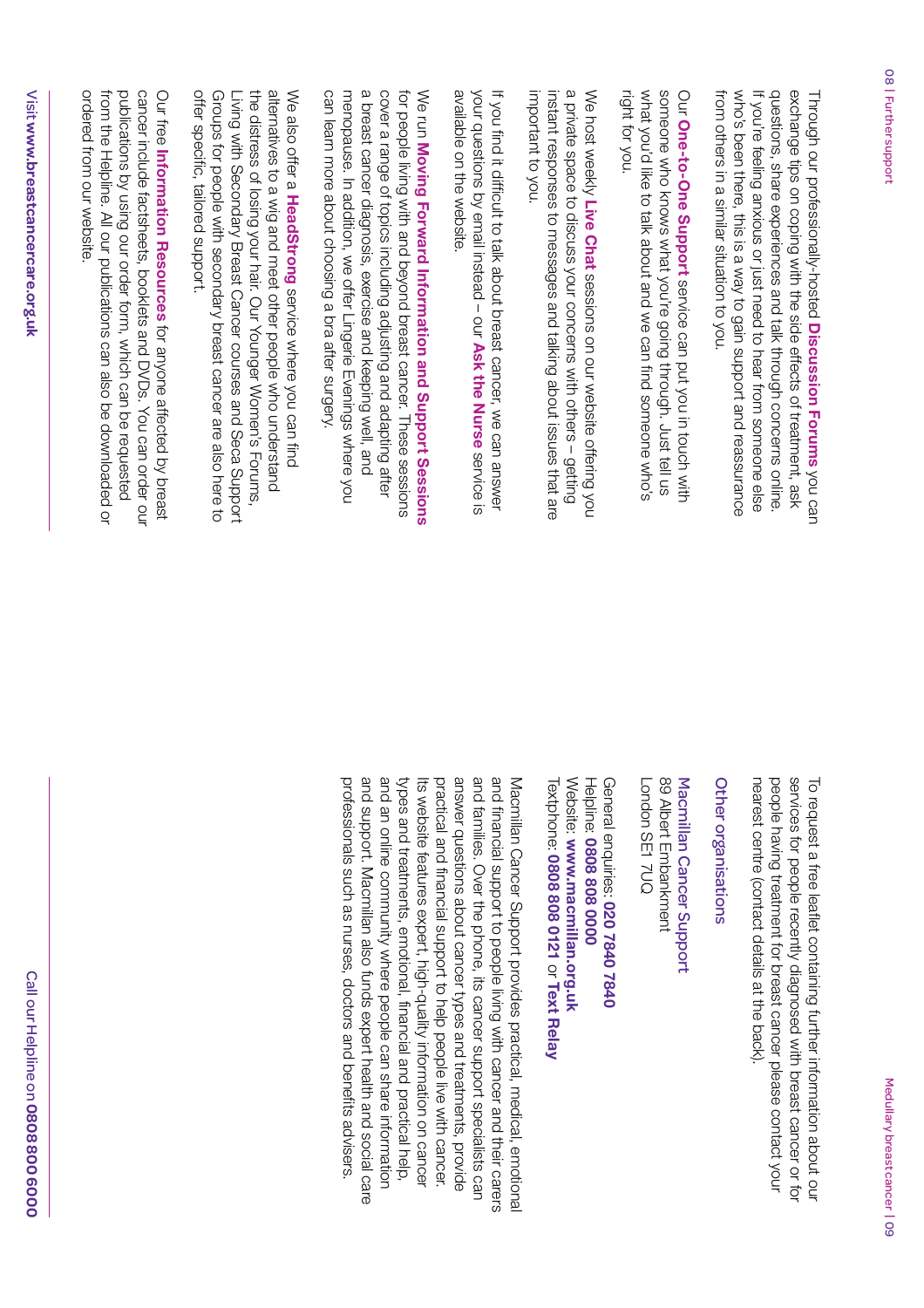www.breastcancercare.org.uk **www.breastcancercare.org.uk** This factsheet can be downloaded from our website, This factsheet can be downloaded from our website,

on request by phoning 0845 092 0808. It is also available in large print, Braille or on audio CD on request by phoning It is also available in large print, Braille or on audio CD **0845 092 0808**

professionals and people affected by breast cancer. Care's clinical specialists and reviewed by healthcare This leaflet has been produced by Breast Cancer **professionals and people affected by breast cancer. Care's clinical specialists and reviewed by healthcare This leafet has been produced by Breast Cancer** 

uk or call 0845 092 0808. this publication, email publications@breastcancercare.org. If you would like a list of the sources we used to research **uk or call 0845 092 0808. this publication, email publications@breastcancercare.org. If you would like a list of the sources we used to research** 

Email src@breastcancercare.org.uk London and the South East of England **Centres Centres** Email src@breastcancercare.org.uk Telephone 0845 077 1895 **London and the South East of England** 0845 077 1895

Email cym@breastcancercare.org.uk Wales, South West and Central England Telephone **Wales, South West and Central England** Email cym@breastcancercare.org.uk Telephone 0845 077 1894 0845 077 1894

East Midlands and the North of England **East Midlands and the North of England** 0845 077 1893

Email nrc@breastcancercare.org.uk Telephone Email nrc@breastcancercare.org.uk Telephone 0845 077 1893

Scotland and Northern Ireland Email sco@breastcancercare.org.uk **Scotland and Northern Ireland** Email sco@breastcancercare.org.uk Telephone 0845 077 1892 0845 077 1892

continue to offer our free services to anyone who needs them. to the generosity of our supporters. We would be grateful if Su would consider making a donation today to help us We are able to provide our publications tree of charge thanks continue to offer our free services to anyone who needs them. you would consider making a donation today to help us to the generosity of our supporters. We would be grateful if We are able to provide our publications free of charge thanks

5-13 Great Suffolk Street, London SE1 0NS Breast Cancer Care, FREEPOST RRKZ-ARZY-YCKG, Please send your cheque/PO/CAF voucher to **5–13 Great Suffolk Street, London SE1 0NS Breast Cancer Care, FREEPOST RRKZ-ARZY-YCKG, Please send your cheque/PO/CAF voucher to** 

please visit www.breastcancercare.org.uk/donate-to-us Or to make a donation online using a credit or debit card please visit Or to make a donation online using a credit or debit card, **www.breastcancercare.org.uk/donate-to-us**

in any form or by any means, without the prior permission of the publishers. © All rights are reserved. No part of this publication may be reproduced, stored or transmitted, in any form or by any means, without the prior permission of the publishers. © All rights are reserved. No part of this publication may be reproduced, stored or transmitted,

**Notes**